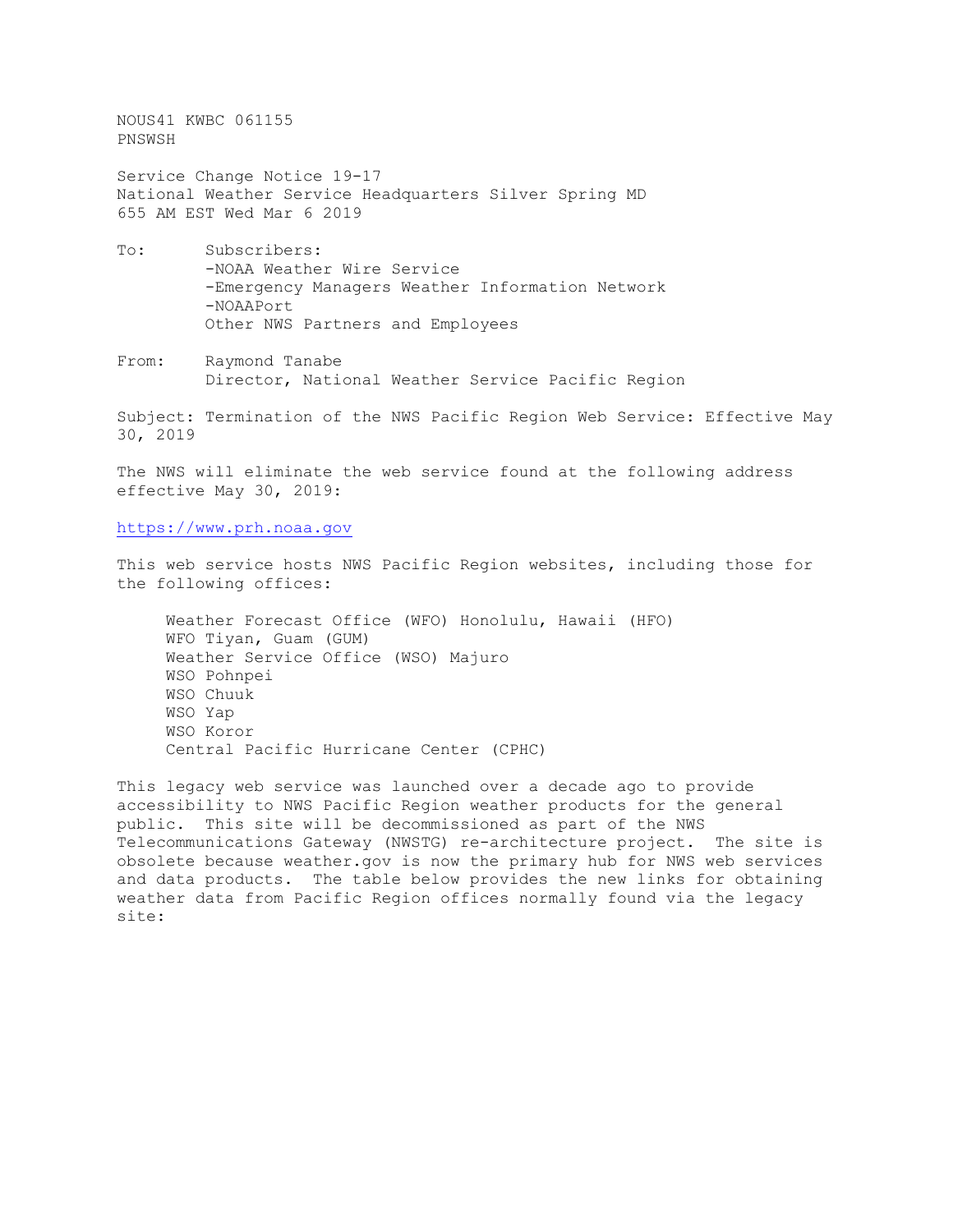| Pacific Region Office | New URL                             |
|-----------------------|-------------------------------------|
|                       |                                     |
| WFO Honolulu          | https://www.weather.gov/hfo         |
| WFO Tiyan             | https://www.weather.gov/gum         |
| WSO Majuro            | https://www.weather.gov/gum/majuro  |
| WSO Pohnpei           | https://www.weather.gov/gum/pohnpei |
| WSO Chuuk             | https://www.weather.gov/gum/chuuk   |
| WSO Yap               | https://www.weather.gov/gum/yap     |
| WSO Koror             | https://www.weather.gov/gum/koror   |
| <b>CPHC</b>           | https://hurricanes.gov              |
|                       |                                     |

While the Pacific Region field office webpages will be moving to the weather.gov web service, the CPHC content will be merged onto hurricanes.gov. Currently, the hurricanes.gov site hosts National Hurricane Center (NHC) content. The expansion of hurricanes.gov to consolidate NHC and CPHC content into a single website will make it easier for users to find tropical cyclone information from either issuing office. In particular, the website consolidation will make it easier to track tropical cyclones as they cross between the eastern and central Pacific basins.

While the legacy Pacific Region sites are expected to be decommissioned on May 30, 2019, many of the new URLs hosting content from the WFOs and WSOs are already online. Users are encouraged to begin redirecting to these pages. The remainder of this content and the CPHC content is planned to come online before the termination date in May and run in parallel with the legacy web service until all of the content has been moved and checked.

Please direct questions or comments concerning the technical changes in this notice to:

Rebecca Cosgrove NOAA/NWS/NCEP Central Operations College Park, MD 301-683-3906 [rebecca.cosgrove@noaa.gov](mailto:rebecca.cosgrove@noaa.gov)

Please direct questions or comments concerning the migration of Pacific Region field office webpages to weather.gov to:

Bill Ward Environmental Scientific and Services Division Chief NWS Pacific Region Headquarters Honolulu, HI 808-725-6010 [bill.ward@noaa.gov](mailto:bill.ward@noaa.gov)